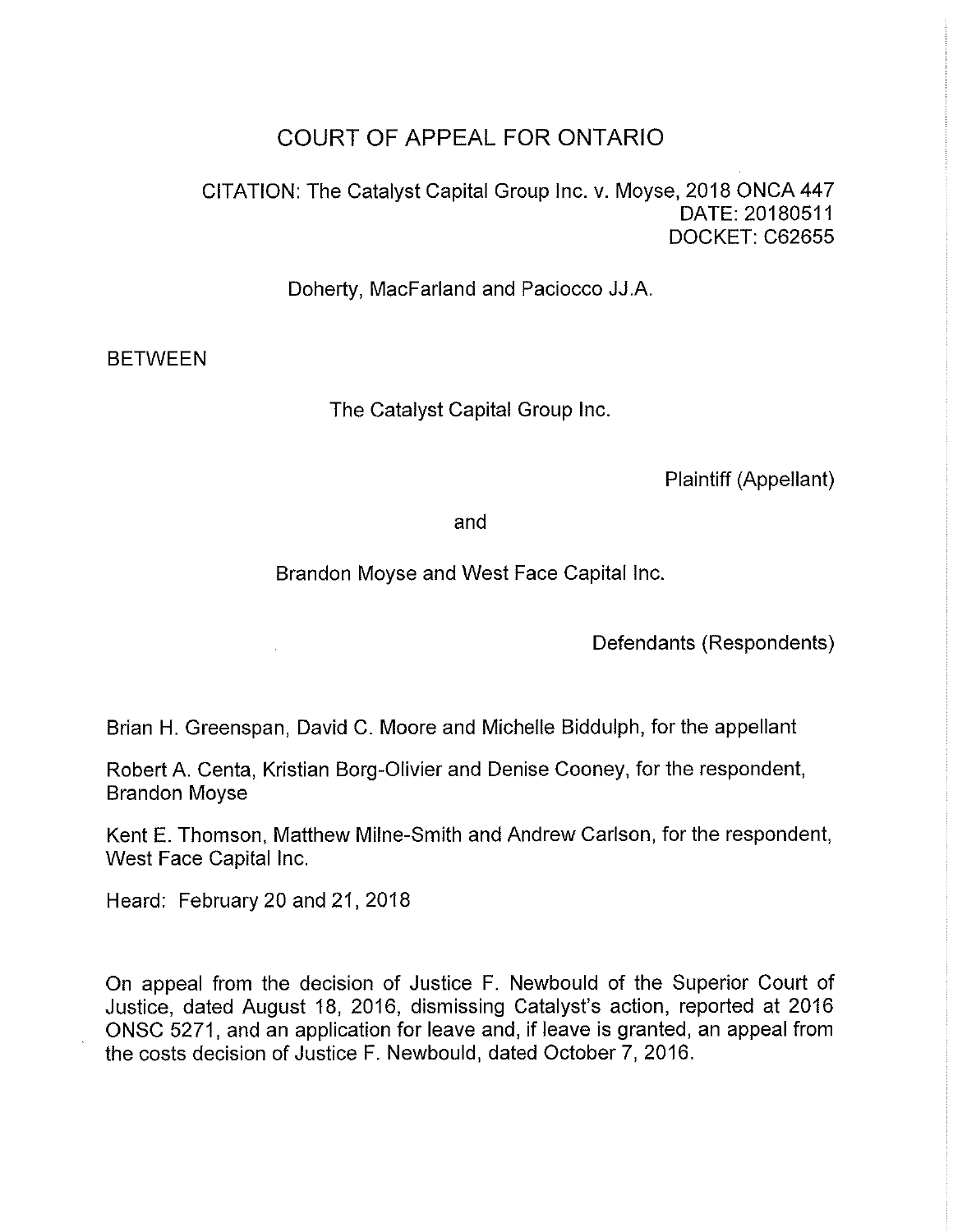## Page: 2

## COSTS ENDORSEMENT

[1] The respondent, West Face Capital Inc. ("West Face"), seeks costs in the amount of \$250,000, inclusive of disbursements and HST. The respondent, Brandon Moyse, seeks costs in the amount of \$149,905.18, also inclusive of disbursements and HST.

[2] The appellant, Catalyst Capital Group Inc. ("Catalyst"), argues that West Face should have its costs in the amount of \$150,000 and that Mr. Moyse should have no costs or, alternatively, costs in an amount well below the amount requested by Mr. Moyse.

[3] The respondents were entirely successful on the appeal. They are entitled to reasonable costs on a partial indemnity basis.

[4] The costs claimed, for what was basically a one-day appeal, are high. They reflect a full-out, no expense spared defence of the trial judgment. Catalyst did not provide the court with its bill of costs, but we have no doubt that it would reflect the same "leave no stone unturned" approach to the appeal. Given the history of this litigation, both sides would reasonably expect that the other side would pursue all legal avenues vigorously and thoroughly without financial restraint.

[5] The nature of the appeal also justifies significant preparation-related costs. Although the legal issues raised were, with one exception, not complex or novel, the appeal record was large. The grounds of appeal were essentially attempts to